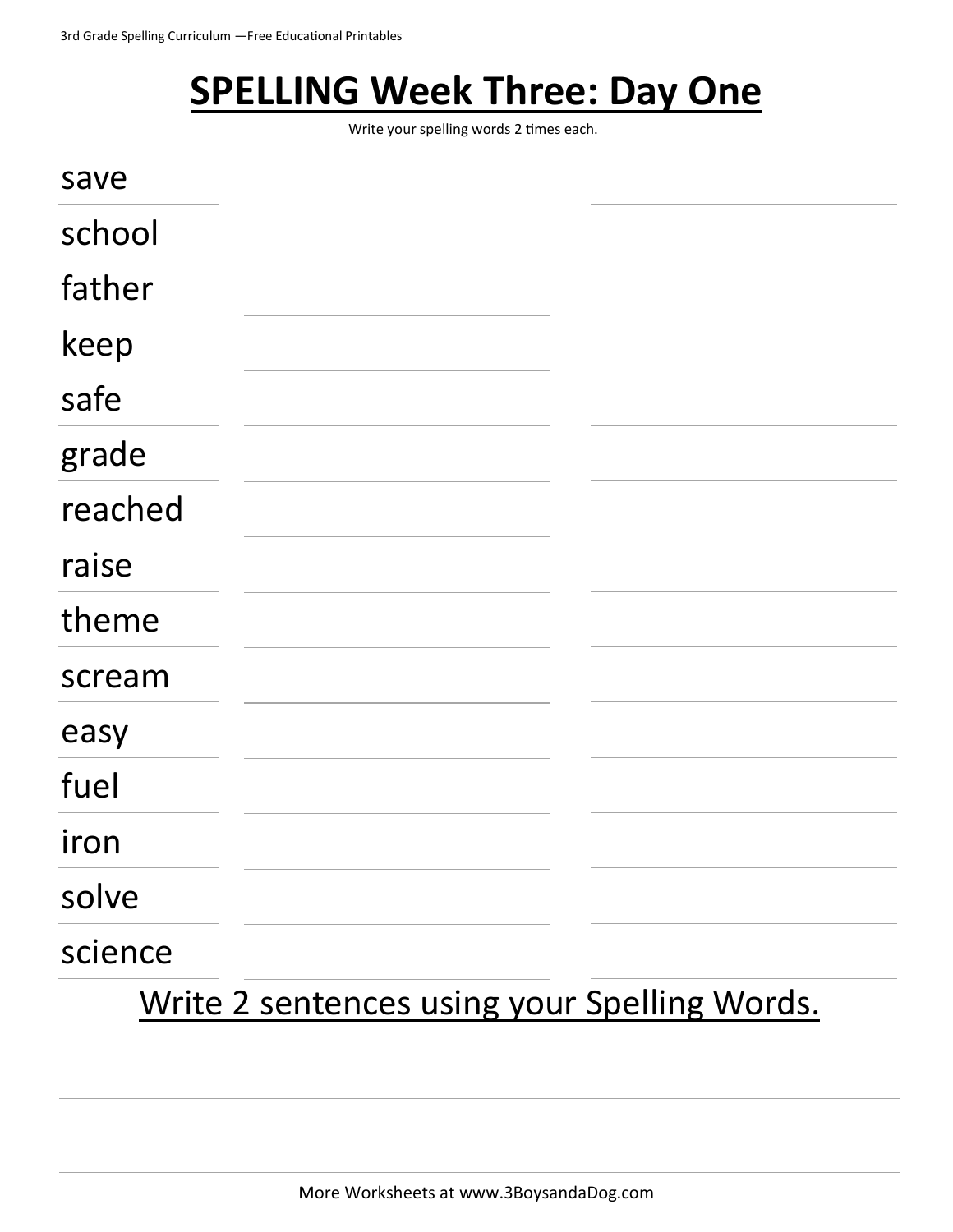### **SPELLING Week Three: Day Two**

Alphabetize your spelling words.

| save  | school  | <b>father</b> | keep  | safe    |
|-------|---------|---------------|-------|---------|
| grade | reached | raise         | theme | scream  |
| easy  | fuel    | iron          | solve | science |

More Worksheets at www.3BoysandaDog.com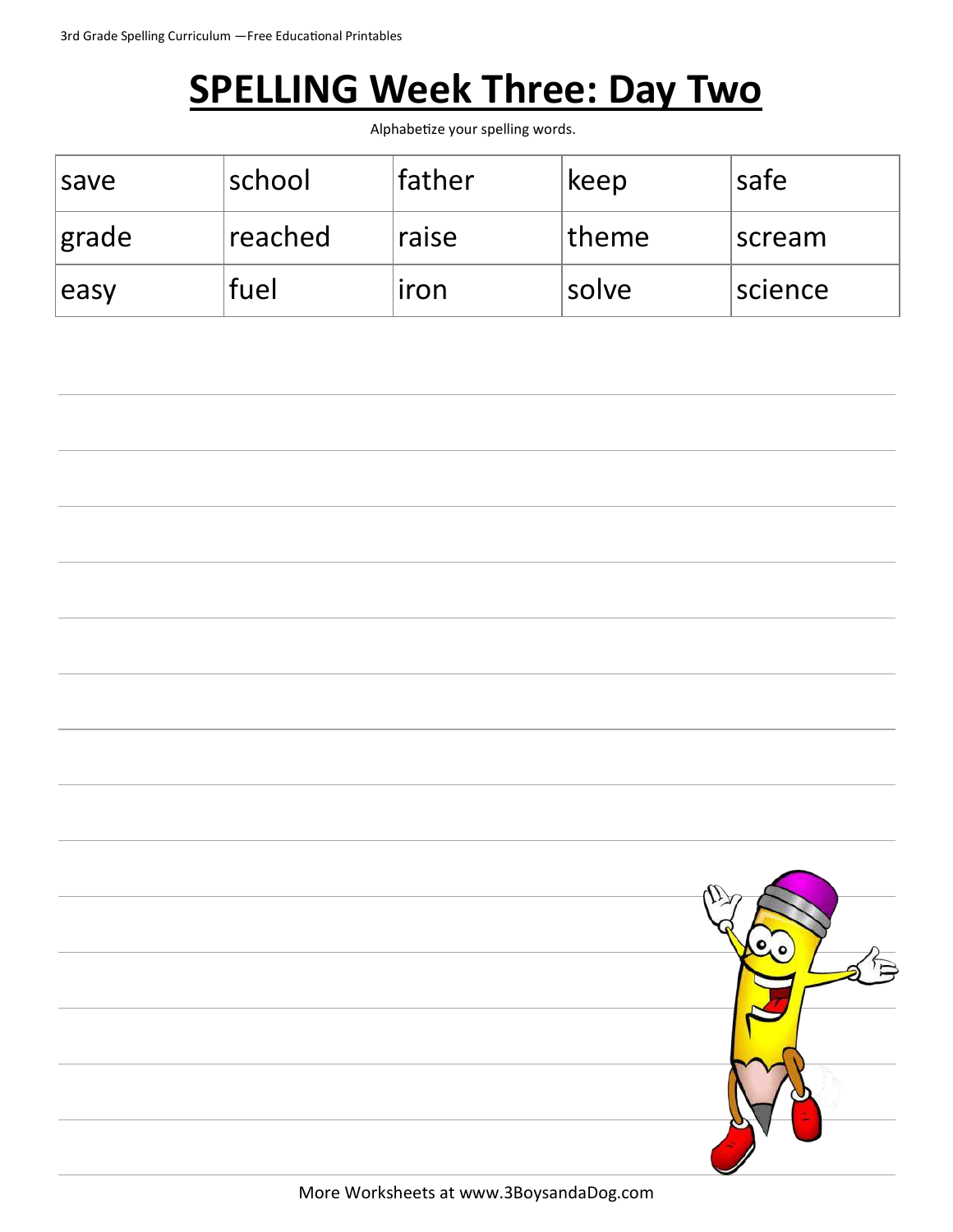# **SPELLING Week Three: Day Three**

| A            | Q                        | -W           | E            | R                        | $\mathsf{A}$ | S              | D              | F            | Z            | X              | C              | F              | M                        | N            |        |  |
|--------------|--------------------------|--------------|--------------|--------------------------|--------------|----------------|----------------|--------------|--------------|----------------|----------------|----------------|--------------------------|--------------|--------|--|
| G            | H                        | $\mathsf{J}$ | K            | L                        | $\mathsf T$  | $\top$         | $\overline{O}$ | U            | $\mathbf{I}$ | $\overline{O}$ | P              | $\mathsf{R}$   | A                        | Z            | O      |  |
| C            | $\overline{\phantom{a}}$ | E            | $\mathsf{A}$ | N.                       | M            | H              | H              | W            | M            | W              | N              | $\overline{O}$ | $\mathbf{I}$             | F            | N      |  |
| R            | N                        | D            | K            | $\mathbf{I}$             | T            | $\mathsf{C}$   | $\mathsf T$    | E            | N            | T              | $\mathsf{O}$   | N              | A                        | E            | D      |  |
| S            | $\mathsf{A}$             | $\mathsf{V}$ | E            | T                        | F            | $\overline{O}$ | $\overline{O}$ | $\mathsf{A}$ | M            | K              | B              | $\top$         | P                        | $\mathsf{V}$ | C      |  |
| C            | H                        | B            | N            | E                        | W            | $\bigcup$      | $\mathsf{C}$   | $\mathsf{L}$ | $\top$       | E              | H              | E              | A                        | B            | R      |  |
| H            | E                        | R            | E            | Τ                        | $\mathbf{I}$ | N              | E              | N            | E            | E              | $\mathsf{R}$   | L              | D                        | O            | E      |  |
| O            | S                        | U            | $\mathsf{L}$ | B                        | E            | $\mathsf T$    | W              | $\mathsf{L}$ | $\mathsf{R}$ | P              | W              | U              | $\top$                   | $\mathsf{V}$ | A      |  |
| $\mathsf{O}$ | $\mathsf{A}$             | $\mathsf T$  | E            | $\mathsf{A}$             | $\mathsf{S}$ | Y              | E              | D            | $\mathsf{V}$ | $\mathsf{C}$   | Q              | $\mathbf{I}$   | A                        | S            | C      |  |
| L            | N                        | A            | $\mathsf{C}$ | Y                        | $\mathsf T$  | Y              | $\mathsf B$    | $\mathsf T$  | S            | X              | $\overline{O}$ | G              | H                        | M            | H      |  |
| A            | B                        | W            | R            | $\overline{\phantom{a}}$ | F            | $\mathsf{R}$   | R              | B            | $\mathsf C$  | N              | $\mathsf{A}$   | $\vee$         | J                        | L            | E      |  |
| O            | S                        | O            | L            | V                        | E.           | A              | $\mathsf{L}$   | E            | $\mathbf{I}$ | A              | D              | P              | $\mathsf{l}$             | L            | D      |  |
| B            | $\mathsf{S}$             | $\mathsf{S}$ | Τ            | C                        | U            | $\mathsf{R}$   | L              | L            | E            | Z              | $\overline{O}$ | M              | $\overline{\phantom{a}}$ | U            | $\top$ |  |
| C            | E                        | X            | P            | E                        | $\mathsf{S}$ | $\mathsf{A}$   | F              | E            | N            | P              | D              | $\mathsf{A}$   | R                        | N            |        |  |
| K            | G                        | R            | D            | $\bigcup$                | $\mathsf{R}$ |                | N              | E            | C            | P              | G              | E              | O                        | C            | D      |  |
| J            | $\mathbf O$              | $\mathsf{A}$ | M            | $\bigcup$                | $\mathsf{S}$ | S              | Z              | H            | E            | $\mathbf{I}$   | H              | $\mathsf{R}$   | $\mathsf{N}$             | H            | Y      |  |
| K            | R                        | Q            | T            | Τ                        | L            | E              | $\mathsf{R}$   | M            | S            | D              | $\mathsf{R}$   | $\mathsf{C}$   | Y                        | $\mathsf{S}$ | F      |  |
| G            | $\mathsf{H}$             | U            | M            | P                        | Y            | H              | J              | E            | F            | D              | $\mathsf{A}$   | S              | $\mathsf{H}$             | D            | S      |  |
| <b>SAVE</b>  |                          |              |              | <b>SCHOOL</b>            |              | <b>FATHER</b>  |                |              |              | <b>KEEP</b>    |                |                | <b>SAFE</b>              |              |        |  |
| <b>GRADE</b> |                          |              |              | <b>REACHED</b>           |              |                | <b>RAISE</b>   |              |              | <b>THEME</b>   |                |                | <b>SCREAM</b>            |              |        |  |
| <b>EASY</b>  |                          |              | <b>FUEL</b>  |                          |              |                | <b>IRON</b>    |              |              | <b>SOLVE</b>   |                |                | <b>SCIENCE</b>           |              |        |  |
|              |                          |              |              |                          |              |                |                |              |              |                |                |                |                          |              |        |  |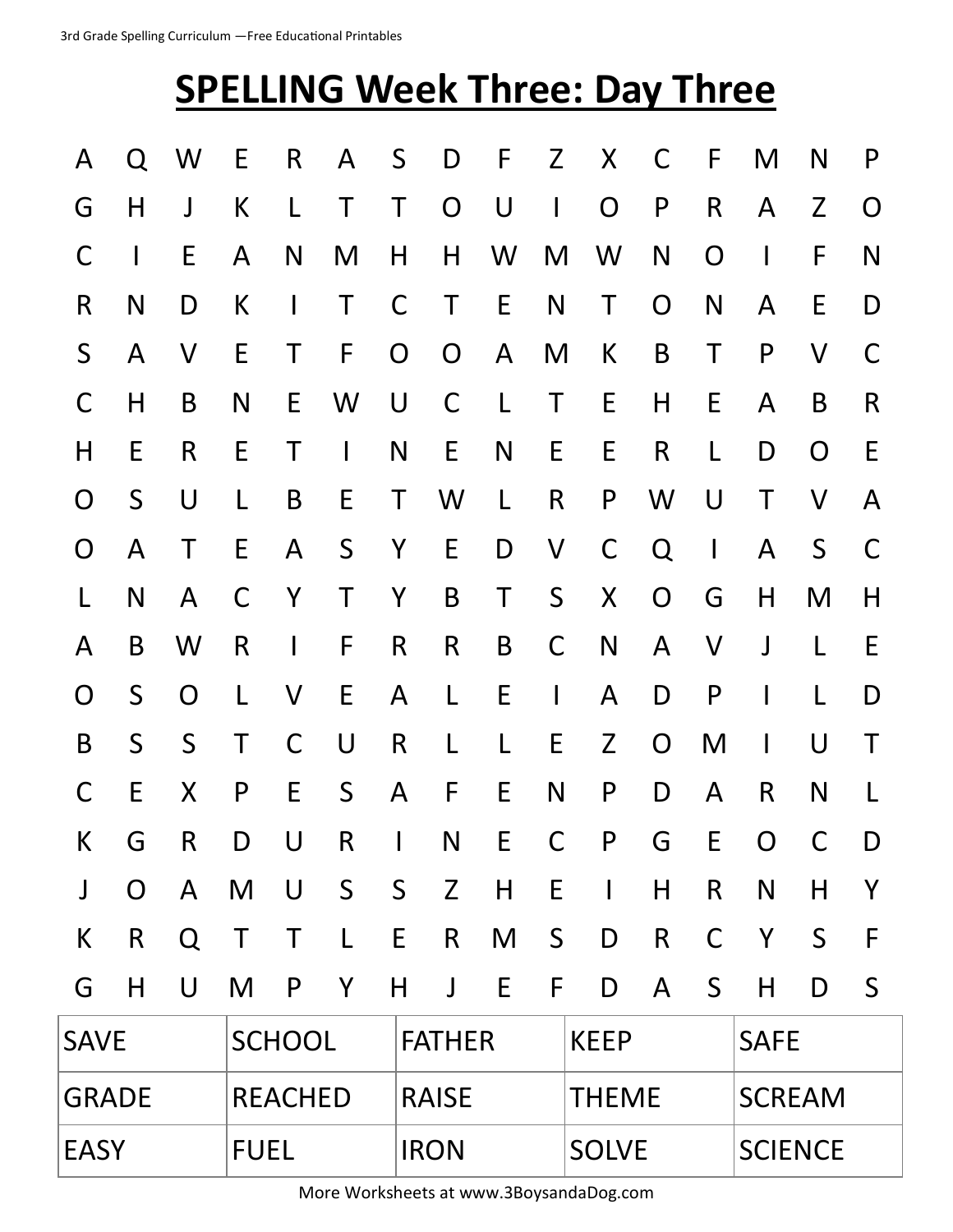|             | 3rd Grade Spelling Curriculum - Free Educational Printables |              |               |                |              |              |               |   |              |                                           |              |              |                |             |              |  |
|-------------|-------------------------------------------------------------|--------------|---------------|----------------|--------------|--------------|---------------|---|--------------|-------------------------------------------|--------------|--------------|----------------|-------------|--------------|--|
|             |                                                             |              |               |                |              |              |               |   |              | <b>Week Three- Day Three - Answer Key</b> |              |              |                |             |              |  |
| A           | Q                                                           | W            | E             | $\mathsf{R}$   | A            | S            | D             | F | Z            | X                                         | C            | F            | M              | N           | P            |  |
| G           | H                                                           | J            | К             |                | Τ            | Τ            | O             | U | $\mathsf I$  | O                                         | P            | $\mathsf{R}$ | A              | Z           | O            |  |
| C           |                                                             | E            | A             | N              | M            | Η            | Η             | W | M            | W                                         | N            | O            |                | F           | N            |  |
| R           | N                                                           | D            | К             |                | Τ            | C            | Τ             | E | N            | Τ                                         | O            | N            | A              | E           | D            |  |
| S           | $\mathsf{A}$                                                | $\sf V$      | E             | Τ              | F            | O            | O             | A | M            | K                                         | B            | Τ            | P              | $\sf V$     | C            |  |
| C           | Η                                                           | B            | N             | E              | W            | U            | $\mathsf C$   |   | Τ            | E                                         | H            | E            | A              | B           | R            |  |
| Н           | E                                                           | R            | E             | Τ              |              | N            | E             | N | E            | E                                         | $\mathsf{R}$ | L            | D              | O           | E            |  |
| O           | S                                                           | U            |               | B              | E            | Τ            | W             | L | R            | P                                         | W            | U            | Τ              | $\sf V$     | $\mathsf{A}$ |  |
| O           | A                                                           |              | E             | $\mathsf{A}$   | S            | Υ            | E             | D | V            | C                                         | Q            | $\mathsf{l}$ | A              | S           | C            |  |
|             | $\mathsf{N}$                                                | A            | C             | Y              | Τ            | Y            | B             | Τ | $\mathsf{S}$ | X                                         | O            | G            | Η              | M           | Η            |  |
| A           | B                                                           | W            | R             |                | F            | R            | R             | B | C            | N                                         | A            | V            | J              |             | E            |  |
| O           | S                                                           | O            |               | V              | E            | A            |               | E | I            | A                                         | D            | P            |                |             | D            |  |
| B           | $\mathsf{S}$                                                | S            | Τ             | C              | U            | R            | L             | L | E            | Z                                         | $\mathbf O$  | M            |                | U           | Τ            |  |
| $\mathsf C$ | E                                                           | $\mathsf{X}$ | P             | E              | S            | $\mathsf{A}$ | F             | E | N            | P                                         | D            | $\mathsf{A}$ | $\mathsf{R}$   | N           | L            |  |
| K           | G                                                           | $\mathsf{R}$ | D             | $\bigcup$      | $\mathsf{R}$ | I            | N             | E | $\mathsf C$  | $\mathsf{P}$                              | G            | E            | O              | $\mathsf C$ | D            |  |
| J           | $\mathsf O$                                                 | $\mathsf{A}$ | M             | $\bigcup$      | S            | S            | Z             | H | E            | $\mathsf{l}$                              | H            | $\mathsf{R}$ | N              | H           | Y            |  |
| К           | $\mathsf{R}$                                                | Q            | Τ             | Τ              | L            | E            | $\mathsf{R}$  | M | S            | D                                         | $\mathsf{R}$ | $\mathsf C$  | Y              | S           | F            |  |
| G           | Н                                                           | $\bigcup$    | M             | P              | Y            | Η            | $\mathsf J$   | E | F            | D                                         | A            | S            | Η              | D           | S            |  |
| <b>SAVE</b> |                                                             |              | <b>SCHOOL</b> |                |              |              | <b>FATHER</b> |   |              | <b>KEEP</b>                               |              |              | <b>SAFE</b>    |             |              |  |
| GRADE       |                                                             |              |               | <b>REACHED</b> |              |              | <b>RAISE</b>  |   |              | <b>THEME</b>                              |              |              | <b>SCREAM</b>  |             |              |  |
| EASY        |                                                             |              | <b>FUEL</b>   |                |              |              | <b>IRON</b>   |   |              | <b>SOLVE</b>                              |              |              | <b>SCIENCE</b> |             |              |  |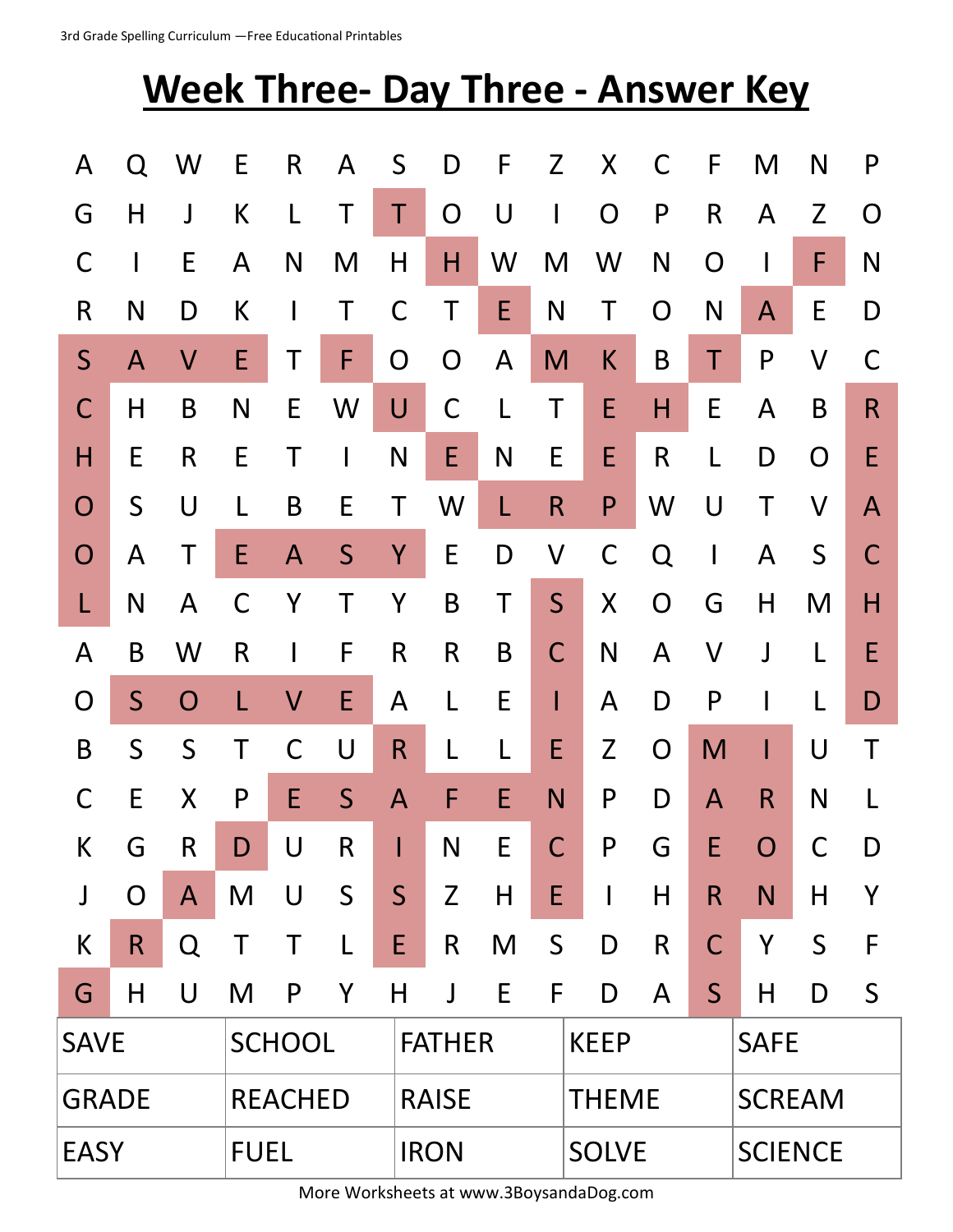## **SPELLING Week Three: Day Four - Pretest**

On the back of this test, write any missed words 3 times each.

| 1.  |  |  |
|-----|--|--|
| 2.  |  |  |
| 3.  |  |  |
| 4.  |  |  |
| 5.  |  |  |
| 6.  |  |  |
| 7.  |  |  |
| 8.  |  |  |
| 9.  |  |  |
| 10. |  |  |
| 11. |  |  |
| 12. |  |  |
| 13. |  |  |
| 14. |  |  |
| 15. |  |  |